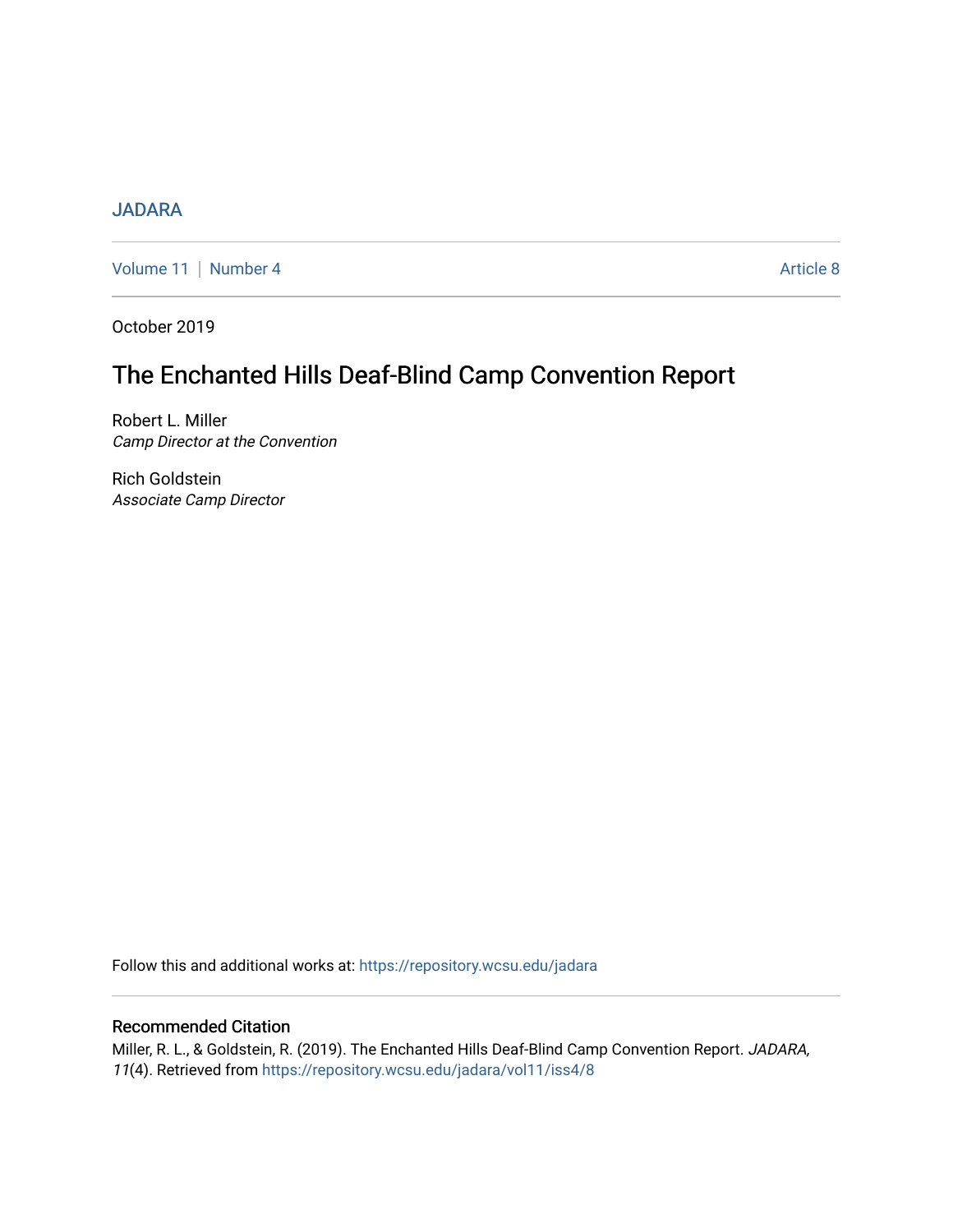# THE ENCHANTED HILLS DEAF-BLIND CAMP CONVENTION REPORT

# Robert L. Miller and Rich Goldstein

The opportunity to serve and contri bute to the progressive and continued recognition of deaf-blind persons through A National Convention was indeed a priv ilege. We saw what, to date, has been the largest gathering of deaf-blind adults ever to assemble together. It is the purpose of this report to try to summarize some of the process and events which were planned and carried through the week of June 12-19. Where it seemed necessary, the report calls attention to areas which should be kept in mind when one works and strives for understanding, communications, and companionship with deaf-blind persons.

This document is a compilation of the thoughts, opinions, and desires of many persons who helped in playing vital roles both before and during the "Camp-Conven tion" experience. Special note should be taken of the words "Camp-Convention" which symbolize the two major thrusts of the week's programming; business and convention meetings combined with camp ing and leisure activities.

#### Volunteers

Sixty volunteers and support staff were

recruited, interviewed, and required to show fluency in at least the use of the American One Hand Manual Alphabet before being accepted into the program. The base camp fee of \$50.00 which went to pay the week's room and board at camp was waived for those accepted.

It was estimated before the convention that 60 staff members would be sufficient to assist with the needs of the 84 deafblind persons registered. Staff would be available either to assist in areas of recrea tion or to interpret during business meetings. Remaining staff were to help out in the dining area before, during, and after meals. It was anticipated that convention meetings would not be as heavily attended by the conventioneers compared to recreational activities. Since a smaller ratio of interpre ters would be needed during these "play" activities, the ratio of 60 volunteers for the 84 deaf-blind persons was considered adequate.

Meetings, as it turned out, were attended by the majority of conventioneers. This was true for regularly scheduled meetings and for meetings which were called at a "moment's notice". This, then, required

Mr. Miller was Camp Director at the Convention and Mr. Goldstein was Associate Camp Director.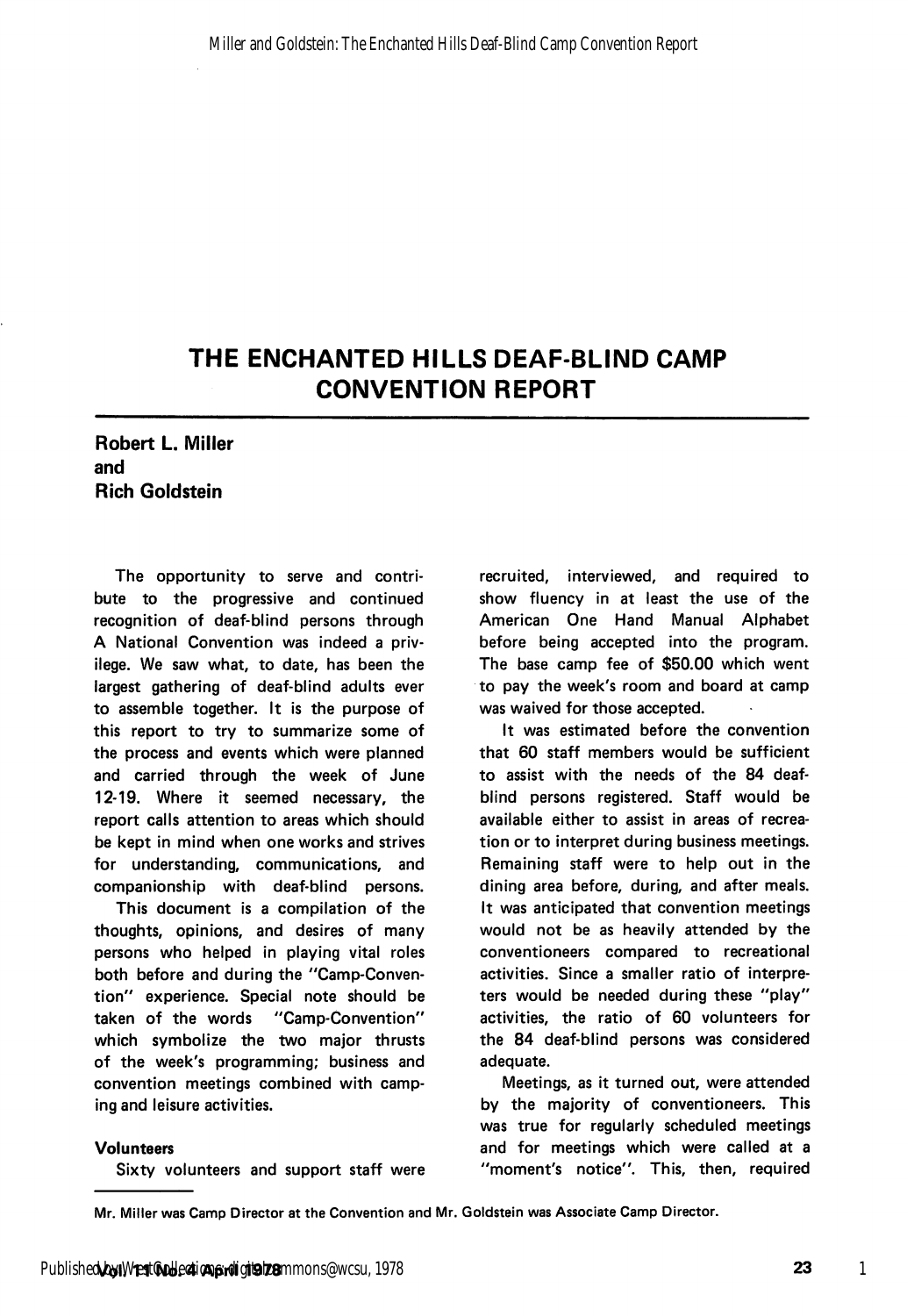the services of more interpreters than had originally been anticipated. In some cases, volunteers familiar with only the manual alphabet were sufficient for those deaf-blind persons whose vision was not good enough to enable them to see an interpreter at the front of the meeting room. In other cases, there were some deaf-blind members who neither understood much of the American Sign Language nor could they comprehend a substantial amount of the manual alphabet. Methods of com munication used, thus, were quite diverse, e.g., the Teletouch.

Those deaf-blind campers who wished to participate in recreation had enough volunteers available to assist. The shortage, therefore, was primarily at meetings, though it should be pointed out that all deaf-blind persons attending meetings were eventually accommodated with interpreters.

# Meetings - National Association of The Deaf-Blind of America (NADBA)

The San Francisco Lighthouse and the NADBA agreed that the convention would hold its business meetings in the morning and would reserve the afternoons for rec reation and relaxation (similar to the format used in Ohio in 1975). It was also agreed that those persons wishing to resume business meetings during the afternoon could do so, so long as ail campers were made aware of such plans well in advance, e.g., announce ments during lunch to this effect. The rationale for this format was as follows: Because of the lack of independent funding, most deaf-blind persons must finance their own way to the NADBA meetings. These meetings take place once a year at specified locations within the Continental U.S. and may begin occurring bienially . As a result, in order to attract and increase the numbers of deaf-blind participants, it seemed only reasonable that both social and recreational activities be provided. A week of nothing but business meetings

would be unusually taxing and serve as little incentive for the majority of deafblind persons and volunteers to return for future conventions. Organized meetings of deaf-blind persons are still a relatively new undertaking requiring a great deal of organ ization and coordination. Concentration in meetings is taxing and reduces a meeting's effectiveness after a relatively brief time.

Convention meetings that were scheduled took place but usually began about one-half hour late because of any number of problems i.e., lack of communication and/or understanding as to time and place of meetings along with mobility difficulties. Time was also consumed in coordinating and pairing up volunteer-interpreters.

The meetings were coordinated primarily through the San Francisco Lighthouse and The Cleveland Society for the Blind. Mr. Lou Bettica and Mrs. Vera Schiller, both from the Helen Keller National Center for Deaf-Blind Youths and Adults, agreed to help steer the meetings.

As expected, these gatherings ran roughly at the outset but showed gradual improve ment as attendees became accustomed to the various communication styles, pace, and developed a clearer understanding as to the reason for holding the meetings.

A few items which characterized the meetings should be mentioned.

- 1. The accomplishment of even the smal lest and simplest order of business required a great deal of time, e.g., a discussion of a small item in the NADBA publication THE VOICE.
- 2. Interpreting any item required rep etition, rephrasing, and clarification to assure that all members understood.
- 3. A high degree of frustration and fatigue characterized both the deaf-blind mem bers and the interpreters in general.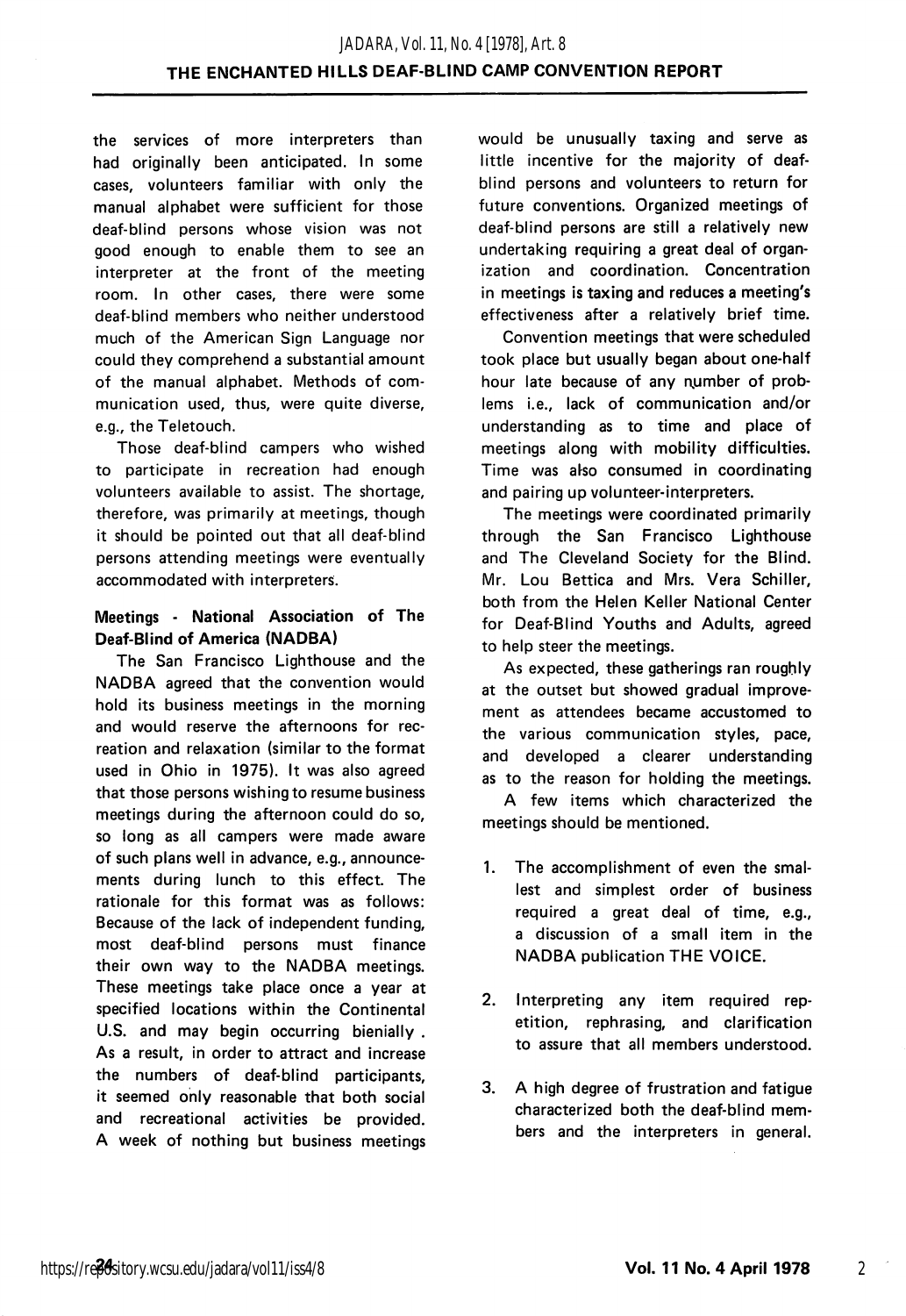4. Concentration and attention spans ap peared to be good, considering the hours required to accomplish a few tasks.

The most important factor that developed as a result of the meetings did not involve any particular order of business. There was a definite indication (in spite of the assistance rendered by hearing-sighted and/or sighted persons) that deaf-blind persons are capable and have the potential to organize meetings and plan for themselves. The stereotype which indicated that deaf-blind persons could not handle their own affairs—even if given the opportunity—is not, nor has ever been, accurate. With the proper exposure, assistance, and support from appropriately trained personnel, agency facilities, and com munity resources, the deaf-blind person's full potential will be realized.

Non-business meetings were also devoted to demonstrations of low vision aids, com munications devices, and presentations on independent living, employment opportuni ties, and other subjects.

#### Medical

Medical forms were enclosed with all application forms sent to prospective deafblind campers. The necessity for comprehen sive medical histories cannot be over stressed. Many deaf-blind campers were in the "eld erly" category and many persons suffering deafness and blindness also have additional disabilities requiring attention. Campers were informed that their applications would not be considered without accompanying medical information.

A fulltime registered nurse and infirmary facility were available. It was the nurse's responsibility to review all medical data and make special note as to kinds of medication, the times, and to whom they were to be distributed. All medication was turned over to the nurse at the beginning of camp in order to avoid confusion and cut down on possible health hazards.

The nurse and infirmary were highly visi ble and located near the dining hall. This

made delivery of medication and first-aid services fairly simple. The few crises that cropped up, primarily during the first two days of camp, were handled efficiently.

#### Recreation

For almost as long as there has been deafblindness, the correlation has been made between it and the feeling of loneliness. The world of a deaf-blind person with neither residual sight nor hearing extends only as far as his limbs can touch. One of the primary reasons for holding camp-conventions is to encourage the use of leisure time in an attempt not only to reduce the loneliness, but to produce new areas of activity and enjoyment.

Two Assistant Camp Directors who had some experience in organizing recreational programs in camps similar to this one were hired. It was hoped that through their previous experience and that of the Camp Director, a variety of enjoyable activities could be made available to all campers throughout the days and early evenings. Because of the diversity and number of deafblind campers and the need for flexibility with both meetings and recreation, no for mal program of recreation was drawn up. The Assistant Directors arrived on the first day of camp and held periodic meetings with other staff and volunteers to plan daily activities.

Enchanted Hills' location and facilities made it an ideal spot for deaf-blind campers. Some activity offerings were:

- 1. Walks through camp via the assistance of thousands of feet of guide rope which made trails, cabins, and other sites easily accessible.
- 2. "Sensory Playground"- a takeoff on the obstacle course idea which uses waterbeds, nets, slides, and other various stimuli allowing for climbing, jumping, rolling, and other physical activity. This play ground is a project of a local university.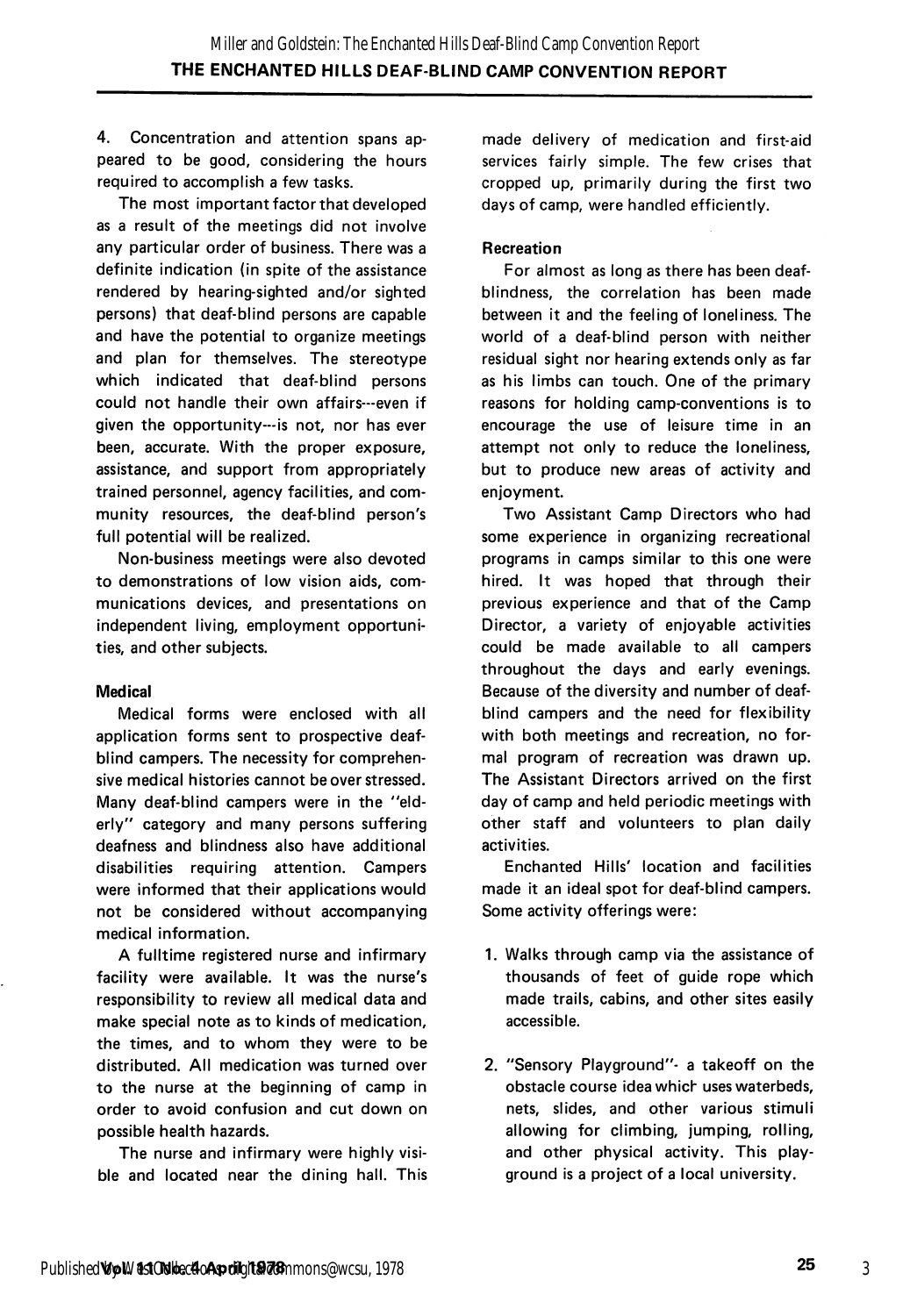- 3. Roller skating in a rink with guard rails and baseboard protectors.
- 4. Swimming.
- 5. Bowling.
- 6. Rowboating.
- 7. Horseback Riding.
- 8. Dancing.

Activities offered or available for those who preferred a less physically active schedule included checkers, chess, bingo. Mono poly, Scrabble, and cards.

One activity, formally planned and inves tigated before camp was in session, included a winery tour which would require a whole day to complete. Since Enchanted Hills Camp is located in the heart of California wine country, and there had been some re quests for such a tour, this was seen as an ideal planned activity. Wine-tasting would also be a part of the tour and the option to purchase wine was made available.

A great deal of conversation and sociali zation was anticipated. The convention staff wished to encourage active involvement with the camp facilities but also felt that social interaction would be just as important.

Conflicts between recreation and conven tion meetings played a large part in the week's program. Daily recreational activities were made available with volunteer staff ready to assist interested deaf-blind campers. It turned out that most campers spent the mornings attending meetings while a small number engaged in leisure conversation or active recreation.

The activity which took precedent above most others during the afternoon hours was the swimming pool. Campers who needed assistance to and from the pool were either driven or accompanied by a volunteer. A "water carnival" planned for the end of the week was attended by a modest number.

## The Living Situation

Accommodations at Enchanted Hills vary widely. Married couples, elderly campers.

and some guests were housed in more modern facilities within the main part of the camp grounds, close to the dining hall and meeting areas. Single (and generally younger and more mobile) campers stayed in rustic cabins about one-quarter mile below the main campground area. Rope guided trails meander from their cabins to the top of the hill; morning and nighttime transportation was provided. Each cabin was the responsibility of a sighted volunteer in order to make sure that morning, evening, and general living routines were followed without incident. They were also available for general assistance and to obtain supplies e.g., bathroom articles.

A shortage of volunteers and the lack of an orientation program created some diffi culty in maintaining order and coordination within the cabins. After a few days, however, a general routine was established and the camp settled down to a more predictable pattern.

#### Meal-Time Procedures

The main dining hall was a perfect set-up for the 144 persons who would be using it. Campers and volunteers were evenly distrib uted. Two tables were left for administrative staff, visitors, and special guests. There were no elaborate preparations made for the dis tribution of food from the main kitchen to the tables. Volunteers were selected to dis tribute some of the food.

One professional cook took on the task of preparation for the whole camp for the week. One of the kitchen staff actually used his vacation time to help with the mainten ance and food preparation and without com pensation.

As might be expected, all meals were well attended. The table roster made seating an easy process and volunteers kept tabs on persons at their table.

The banquet was the highlight of the camp-convention. The event was relaxed and nicely rounded out the week. Speechmaking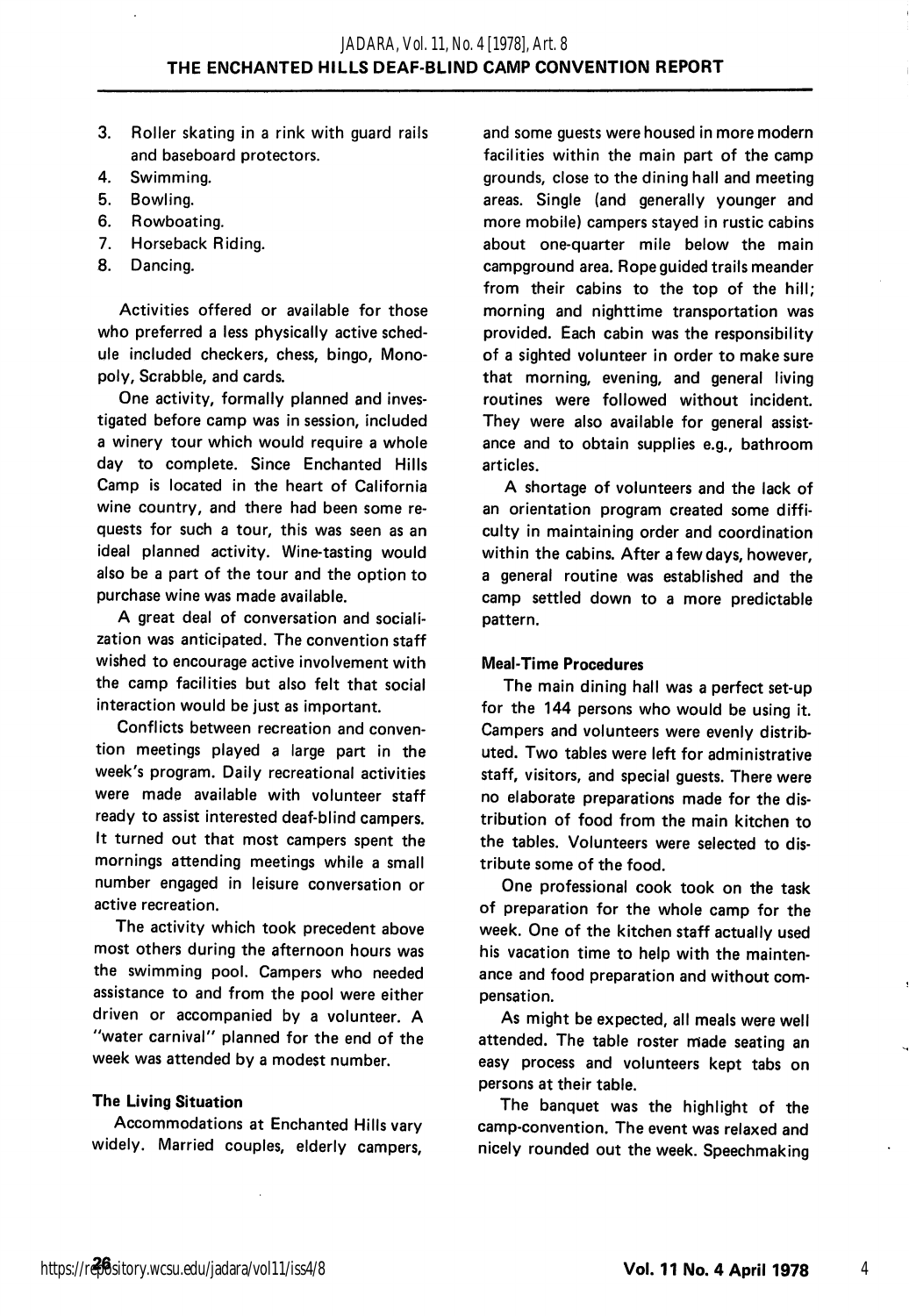was kept to a minimum and the strains of protocol were refreshingly absent.

#### Transportation

Enchanted Hills Camp is located approxi mately 80 miles north of San Francisco, a one and one-half hour drive on freeway and then winding country roads. Campers and staff came by car, bus, or plane.

Out-of-state campers and volunteers were met at the San Francisco International Airport (a 20-minute drive from the city of San Francisco) on the first day of camp. Three vans (one 10-passenger, two 12 passenger) picked up groups of people in the morning. Because arrival times and terminal locations varied, several staff people were needed to meet various groups, help carry luggage, and direct campers to the vans. Most groups were traveling with a volunteerinterpreter. If an individual was traveling alone, extra effort was needed to be sure that person was not kept waiting. When a van was filled, the group was driven to the Lighthouse Center in San Francisco. The Center was used as a meeting place for the people coming from the airport, as well as for those living in or near San Francisco. A 40-passenger bus transported people from the Center to camp.

The shuttle system from the airport to the Center was implemented so that people did not have to wait several hours at the air port. At the Center, coffee and donuts were provided and people were able to wait in a more comfortable setting. The return trip was planned similarly, with three vans, a rented bus, and private cars transporting people from camp to the airport.

#### RECOMMENDATIONS

#### Volunteers

The ideal situation would call for one interpreter for every camper with each inter preter being paid to stay with one camper for the whole week. The lack of realism here brings up the need for alternatives.

Without dealing with the philosophy of business meetings and recreational activities taking place at the same time, a closer ratio of interpreters to campers would make for a more comfortable situation. A volunteer should know categorically what his respons ibilities will be on the job, i.e., interpreting, transportation, recreation, etc., before he undertakes the job. He should be made aware of his primary function and recognize that only in unusual circumstances, will he be called upon to serve in a different capa city. This will make for a better and more relaxed working relationship between admin istrator and volunteer. It will also enable the volunteer to evaluate his role in advance so that adjustments may be made if needed.

Choosing the level of skill of the volunteer should weigh more heavily on his ability to interpret than in any other area  $-$  if there are enough prospective volunteers to choose from.

Prospective staff could be made aware that such an experience with a group of deafblind persons in invaluable if they wish to pursue deaf-blindness or related fields of service in the future. A one or two day orientation session on deaf-blindness immed iately preceding camp might be turned into an independent study project on the college level or as a form of workshop experience for people involved in rehabilitation.

An item which should always be part of a program of this nature is Orientation for Volunteers. At least one full day devoted to planning, coordination, discussion, questionsanswers, and interaction will enhance the camp session. Emphasis during such an orientation may be directed to becoming familiar with the physical surroundings, being alerted to emergency procedures, information dealing with deaf-blindness and some of its special considerations, the general philosophy of the camp, and just getting to know key people.

The whole area of volunteerism is a vital part of many agencies and organizations. It should be emphasized that being accepted as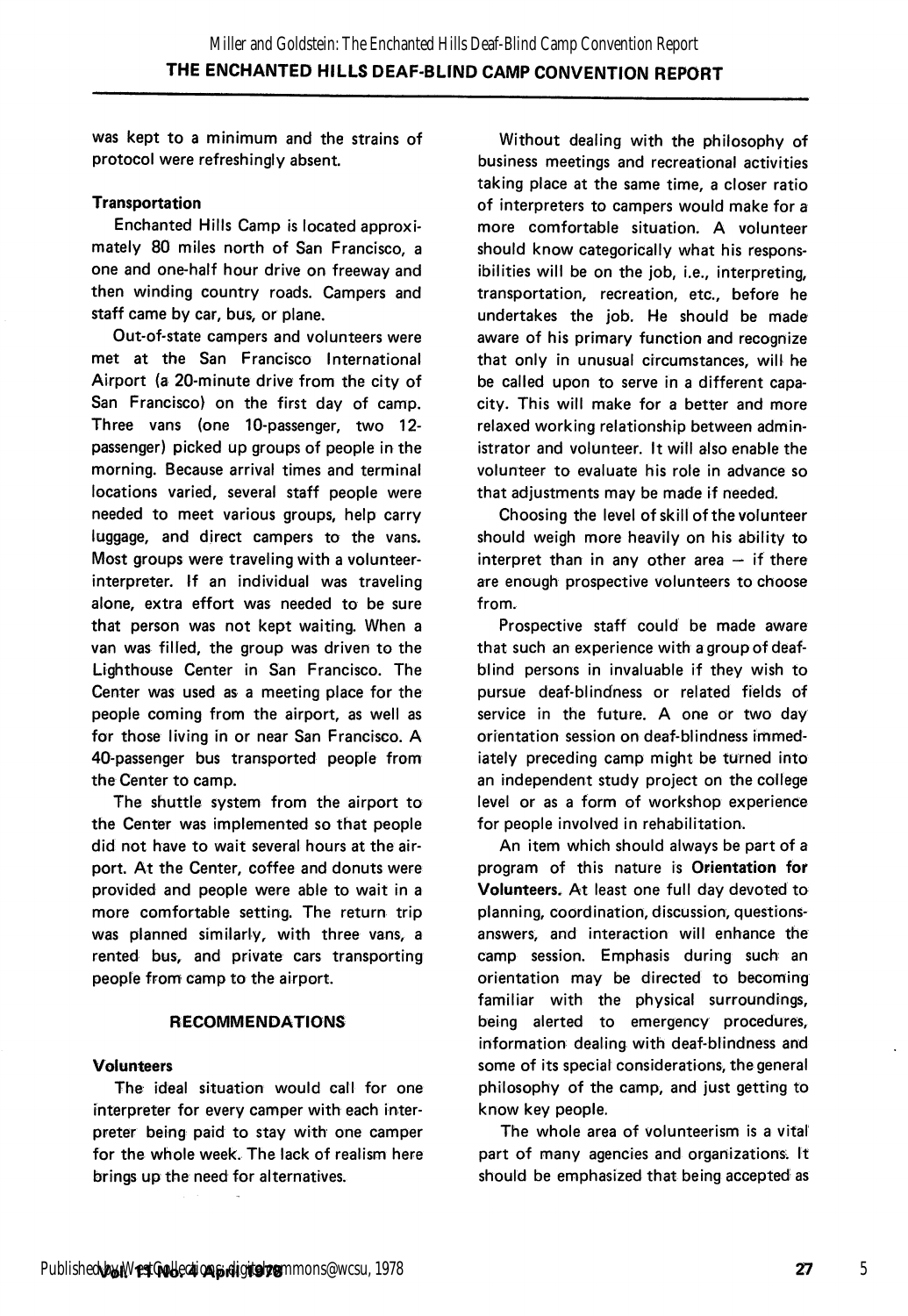a volunteer holds no less importance or responsibility than if it were a paid position. In actuality, being a volunteer requires that a person be enthusiastic enough to discipline himself in terms of increased attentiveness and in the following of directions and cues perhaps even more so than if he were paid.

# MEETINGS-NATIONAL ASSOCIATION OF THE DEAF-BLIND OF AMERICA (NADBA)

As stated previously, interpretation must be adequate and diverse enough to accom modate all communication styles used by deaf-blind persons. This can't be emphasized enough when discussing meetings because information must be accurately relayed to all who attend. A suggestion which might improve this situation would include a space on the application blank to prospective campers inquiring what type of communi cation they prefer.

Active participation on the part of deafblind members, while evident at this conven tion, must be continually promoted. Joining committees, organizing policies, and legisla tion can be handled by many NADBA members who are eager to make inroads and contributions to the field, and who, in the near future, may seek leadership roles.

What is necessary is a more formalized structure—specific topics within a simplified and clearly defined agenda. Such a schedule should be available and distributed well in advance of the formal meeting so that mem bers have the opportunity to review and prepare. As a beginning, the Enchanted Hills conventioneers decided to have the NADBA Constitution and by-laws sent to all mem bers both in braille and large print so that the Association's meaning and reason for being would be more clearly understood. A listing of the officers' and board member's names and addresses could also be added.

Flexibility must be maintained in the times meetings begin and end with an aim towards emphasizing more responsibility such as being on time.

Future meetings should have an adequate ly skilled secretary who can record the minutes of the meetings and have those minutes duplicated and distributed both in braille and large print.

The controversy concerning meetings and recreation needs to be resolved to the satisfaction of all involved. The elimination of recreation or, for that matter, the total domination of business meetings and formal presentations does not have to be the answer. Perhaps blocks of time might be devoted exclusively to one activity or other. The mixing of the two activities (meetings and recreation) on a formal basis may be a bit impractical. Perhaps meetings could last until 2:00 or 3:00 p.m. with the latter part of the afternoon devoted to swimming or perhaps a long break in between morning and afternoon meeting sessions. The com binations are numerous but simplification and ease of operation appear essential. It has been suggested that the Helen Keller National Center provide leadership and direction in any or all matters discussed here with regard to future conventions. Centralizing authority within such a major agency would help to eliminate unnecessary overlap and conflict of interest.

## Medical

Greater stress should be placed on the need for accurate and complete medical records on all campers, staff, and support personnel.

Though posing no particular problem during this camp session, it might be of greater benefit to have medical personnel become more fluent with the One-Hand Manual Alphabet, and aware of other styles of communication. Support staff was fortu nately on hand whenever communications between nurse and deaf-blind patients became necessary but emergency circumstan ces might require greater facility in this area.

It would be ideal to have nurses available 24 hours a day. Even one additional nurse would help enormously to relieve the work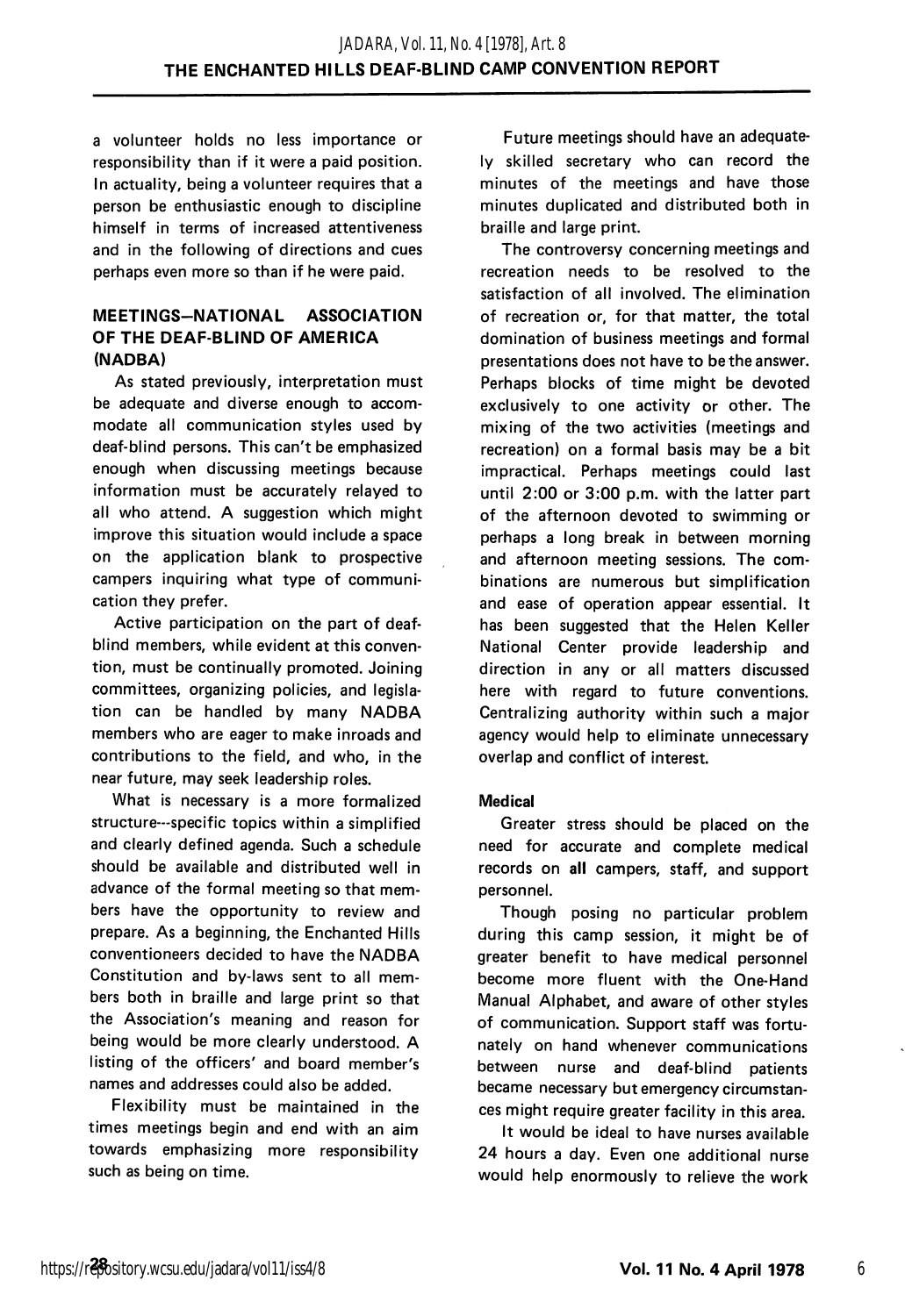load and responsibility which was carried by the one available nurse.

## Recreation

Since recreation appears to be at least as important and necessary as other activities at camp, it bears closer examination. Recrea tional activities could be repeated for those campers who could not participate the first time around. Recreation and meetings scheduled on alternate days might also be a possibility.

The larger the number of deaf-blind campers and staff, the more the need there is for planning. The camp itself is new and foreign enough to make a day's activities similarly vague. Staff as well as campers can more quickly and clearly understand, adapt, and even work around an established routine or program. A routine could be drawn up and distributed to prospective campers far in advance of arrival so that the week's activities will be clear to them. Included in the application might be a section on recrea tional preferences and suggestions. This would give feedback to those involved with program planning and would include not only day but also evening events which are expected by the campers. Along with this planning, awards, prizes and the like could be added and used as incentives for more active participation.

It is important to recognize the fact that many deaf-blind persons live day to day without being very actively involved in phys ical and/or group activities. It is therefore necessary to be aware of physical limitations and to watch that campers do not overtax or injure themselves. On the other hand, it is important to realize that sitting passively by and seeming to be content is not necessarily an indication that a deaf-blind camper is content. This pattern is not uncharacteristic for many deaf-blind persons and it is up to the volunteer staff to encourage as much participation and mingling as is reasonable. Deaf-blind people are not unlike other

people in their desire for recognition and encouragement. It is an unfair assumption to conclude that the campers are perfectly satisfied and fulfilled. We might not be far wrong in assuming that the majority of deafblind campers don't travel hundreds or even thousands of miles and invest large sums of money in order to do the same things they were doing at home. It is necessary to constantly check and to at least try to weak en the barrier which causes some deaf-blind persons to hesitate in their interaction with other persons. Camper and staff personnel alike should be aware of this and make the additional effort.

## Meal-time Procedures

Problems with food are not unusual. Future conventions must just be aware that this is a major headache requiring constant attention. Times that meals were held, as with meetings, were subject to change. While this never presented a real problem, adher ance to a schedule would be preferred.

The dining hall was also the scene for onthe-spot "reporting", announcing, and impromptu organizing, scheduling, bingo and other evening activities. Except for these areas, mealtimes were ideal times for further socialization, comparing notes, and general relaxation. Breakfast, lunch, and dinner did and should continue to offer these oppor tunities.